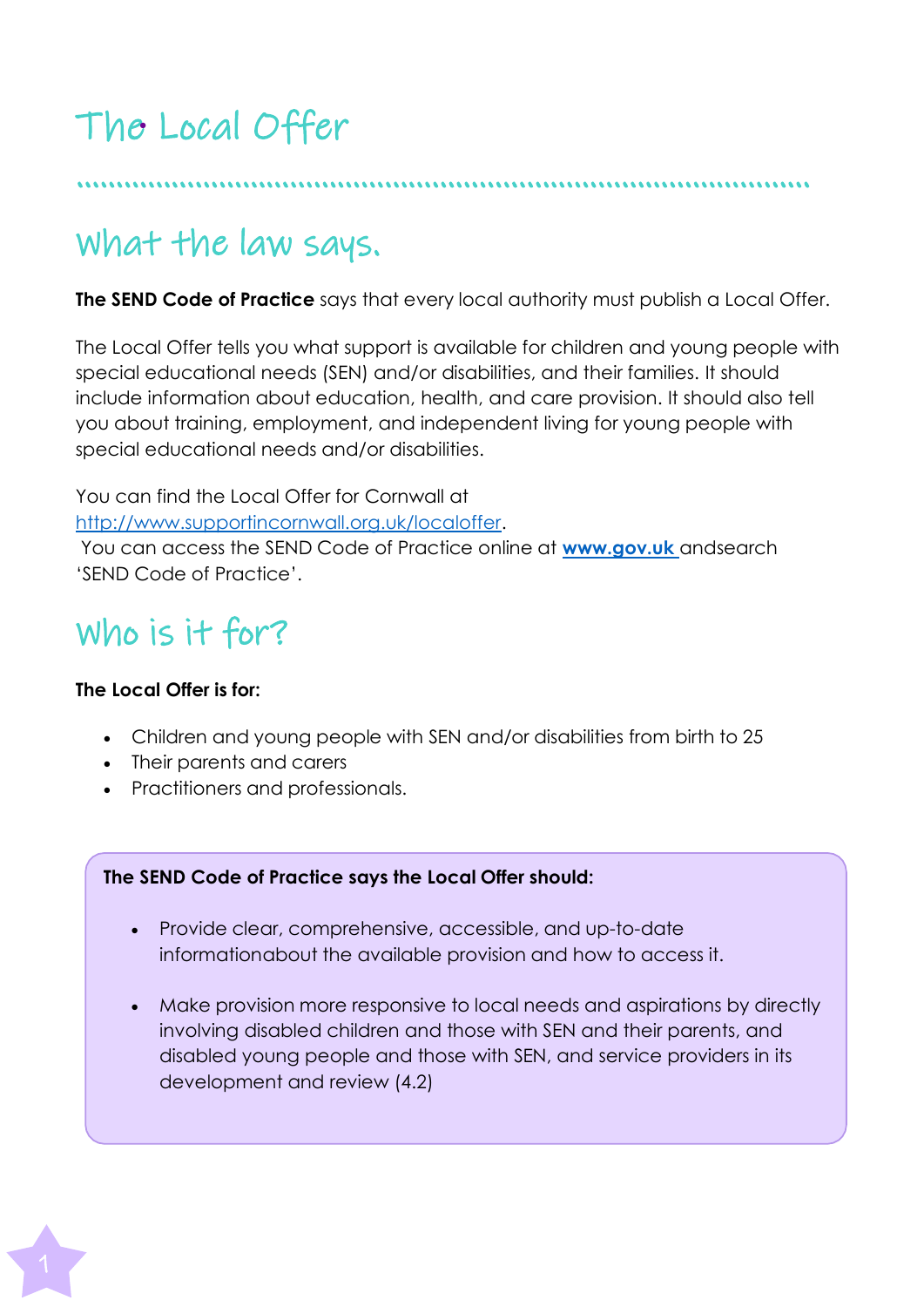## What is the idea?

#### **The Local Offer should:**

- Make it easier to find out what you need to know
- Give you information about what is available
- Tell you where you can get further information.

The Local Offer should also make services more responsive to local needs.

# What does it include?

#### **The Local Offer includes information on:**

- How children and young peoples' needs are identified
- How their needs are assessed
- The special educational, health and social care provision for children and young people with SEN or disabilities
- Opportunities for training and employment
- Support for independent living
- How provision is funded
- Leisure activities and support groups
- Where you can find more information, advice and support
- Arrangements for travel
- Help available to resolve disagreements.

**The Local Offer must also tell you about services provided outside your area which local people are likely to use.**

**You can find the full list of what must be included in the SEND Code of Practice section 4.30.**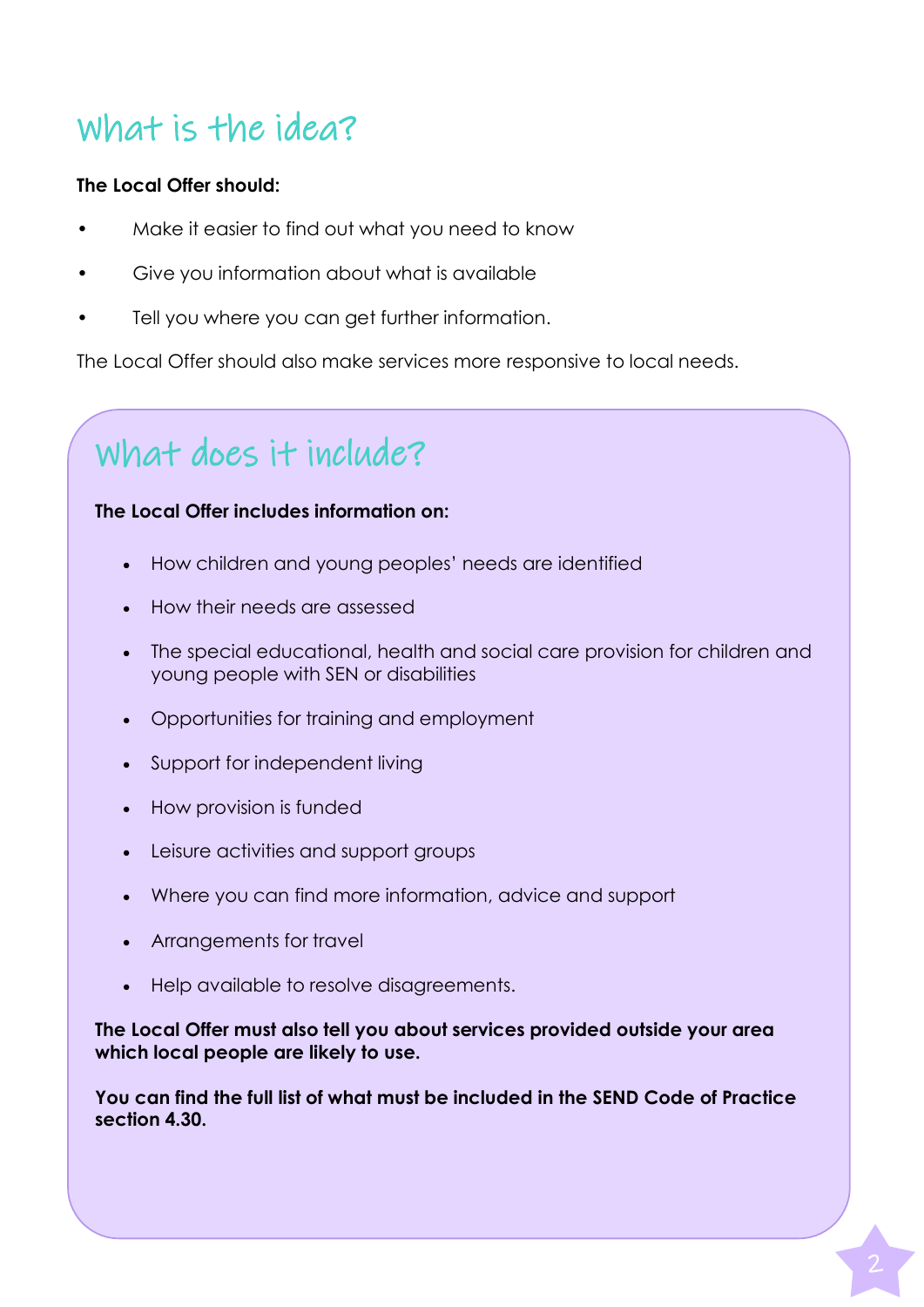# How can I get involved?

The local authority must involve children and young people with SEN and/or disabilities, and their parents and carers in preparing and reviewing the Local Offer. If you would like to be involved, or make some comments, you can find out more on the <http://www.supportincornwall.org.uk/localoffer>

The local authority must publish what children, young people and parents tell them about the Local Offer. It must also say clearly what it will do about the comments it has received.

## here can I get more Information, Advice and Support?

Chapter 4 of the SEND Code of Practice can tell you more about the Local Offer. The Cornwall Local Offer includes more information on the local arrangements **www.supportincornwall.org.uk/localoffe**

**SENDIASS** can give you:

- Information about **SEN and disability support and provision**
- More information about local services, organisations and resources which might help
- Advice and support to get more involved.

### Further Information

View our other information leaflets and resources at:

[www.cornwallsendiass.org.uk](http://www.cornwallsendiass.org.uk/)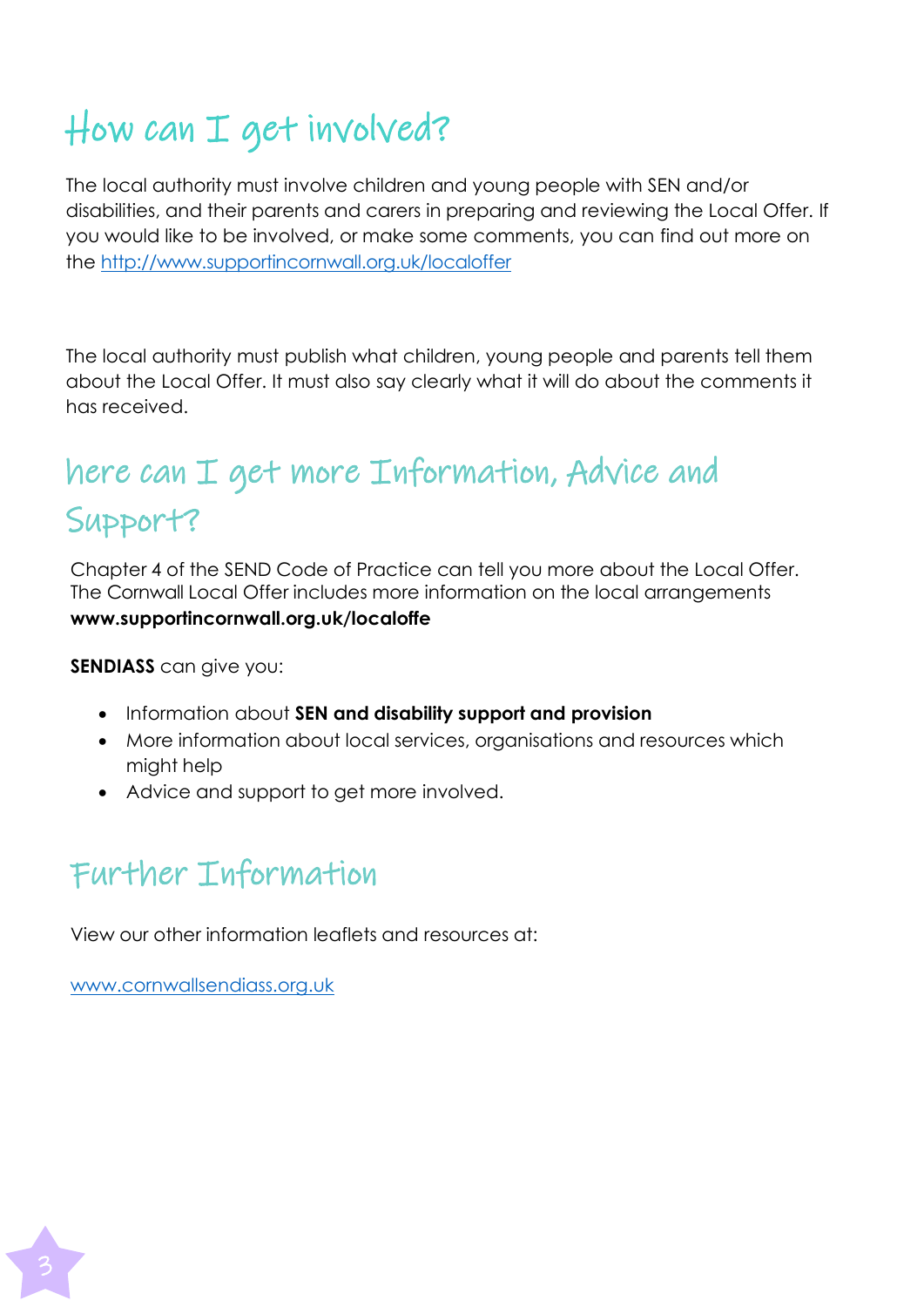

**Information:** You may find it helpful to look at our other leaflets and information on our website, social media channels and through our workshops and courses.

**Advice:** We provide unbiased information and advice about what the law says, the local authority's policies and procedures, and about the policy and practice in local schools or other settings.



**Support:** We can help you by **listening** to your views and concerns, whilst working with you to explore your options.